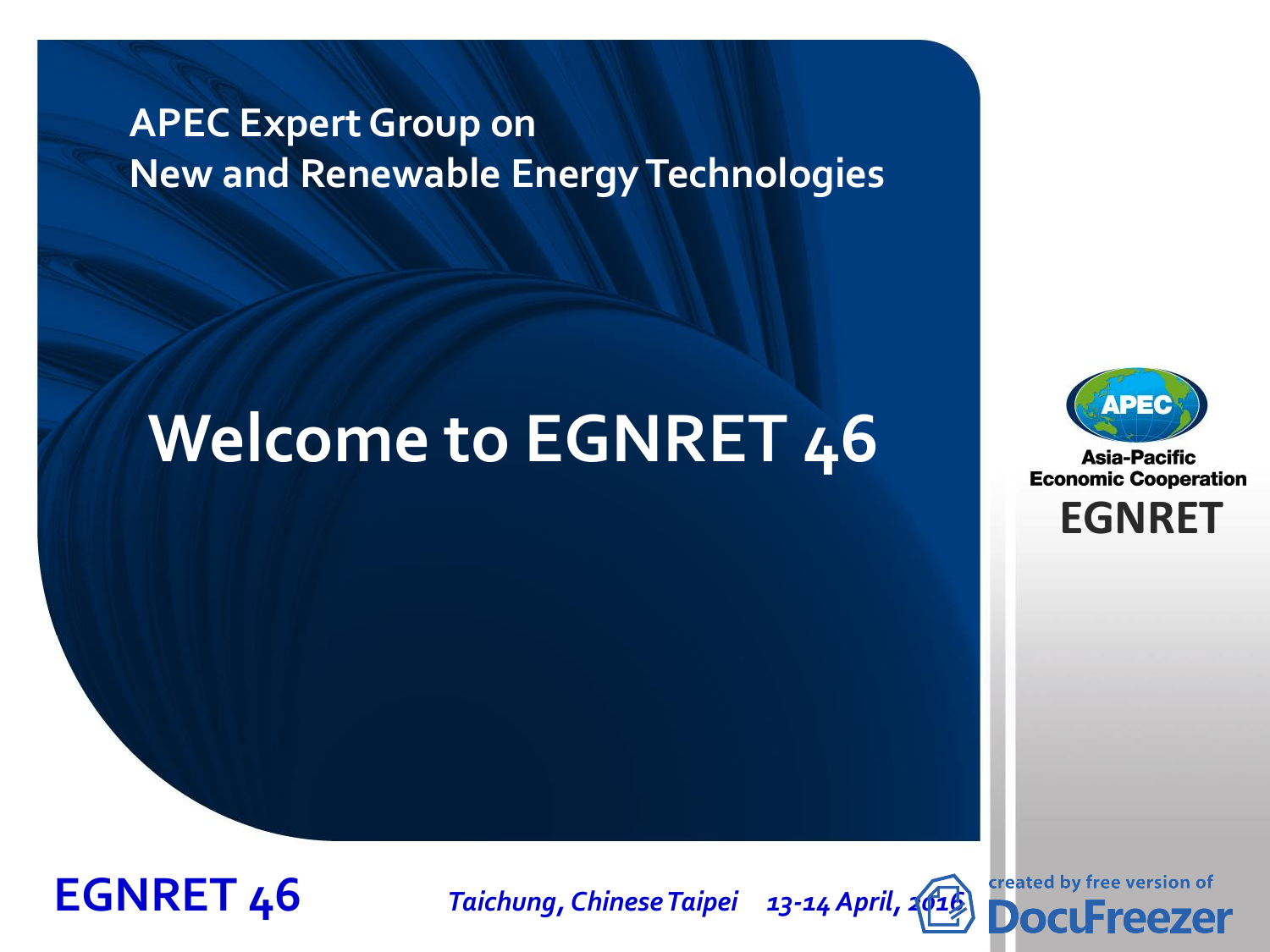### **Progress/Status of Current EGNRET Projects**

#### **April 12 2016**

#### **Vivian Hsieh**

#### **EGNRET Secretariat**



**EGNRET 46** *Taichung, Chinese Taipei 13-14 April, [2016](http://www.docufreezer.com/?df-dlabel)*

created by free version of **DocuFreezer** 



**Asia-Pacific Economic Cooperation** 

**EGNRET**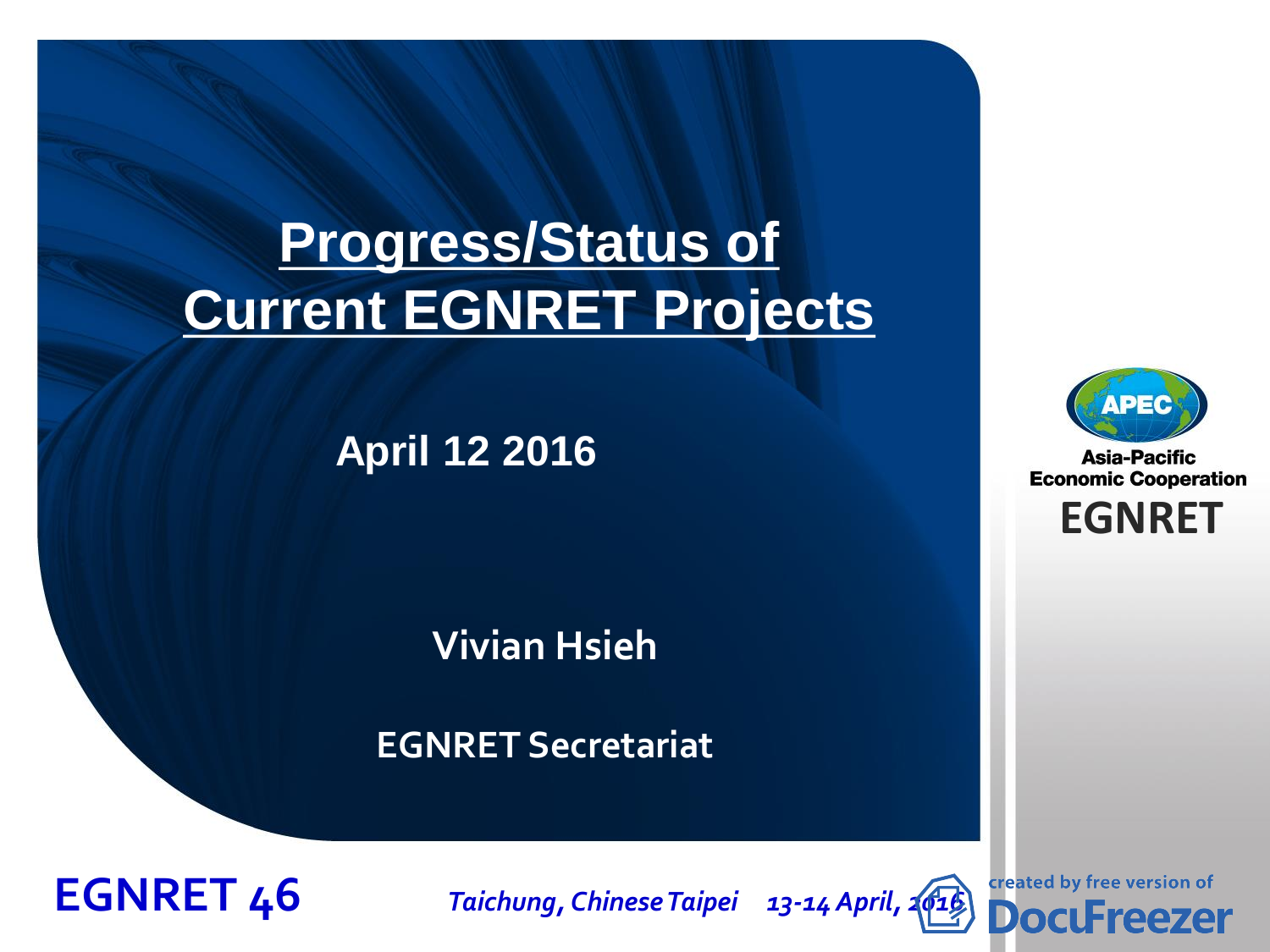### **EGNRET Project Update (2013-2015)**

**Asia-Pacific Economic Cooperation** 

created by free version of

**ADEC** 

| <b>Status</b>                                           | Projects  | <b>Note</b>                                                    |
|---------------------------------------------------------|-----------|----------------------------------------------------------------|
| <b>Completed</b>                                        | <b>16</b> | 15 projects from 2013<br>1 project from 2014 (self-<br>funded) |
| <b>On-going</b>                                         | 11        | 4 projects from 2014;<br>7 projects from 2015 S1               |
| <b>Concept Note</b><br>approved from Session<br>2, 2015 | 6         | <b>Notified on Aug. 29</b>                                     |
| <b>Concept Note sent for</b><br><b>Session 1, 2016</b>  |           |                                                                |

 **Page 3 [EGNRET](http://www.docufreezer.com/?df-dlabel) 46** *Taichung, Chinese Taipei 13-14 April, 2016* **<b>EGNRET** 46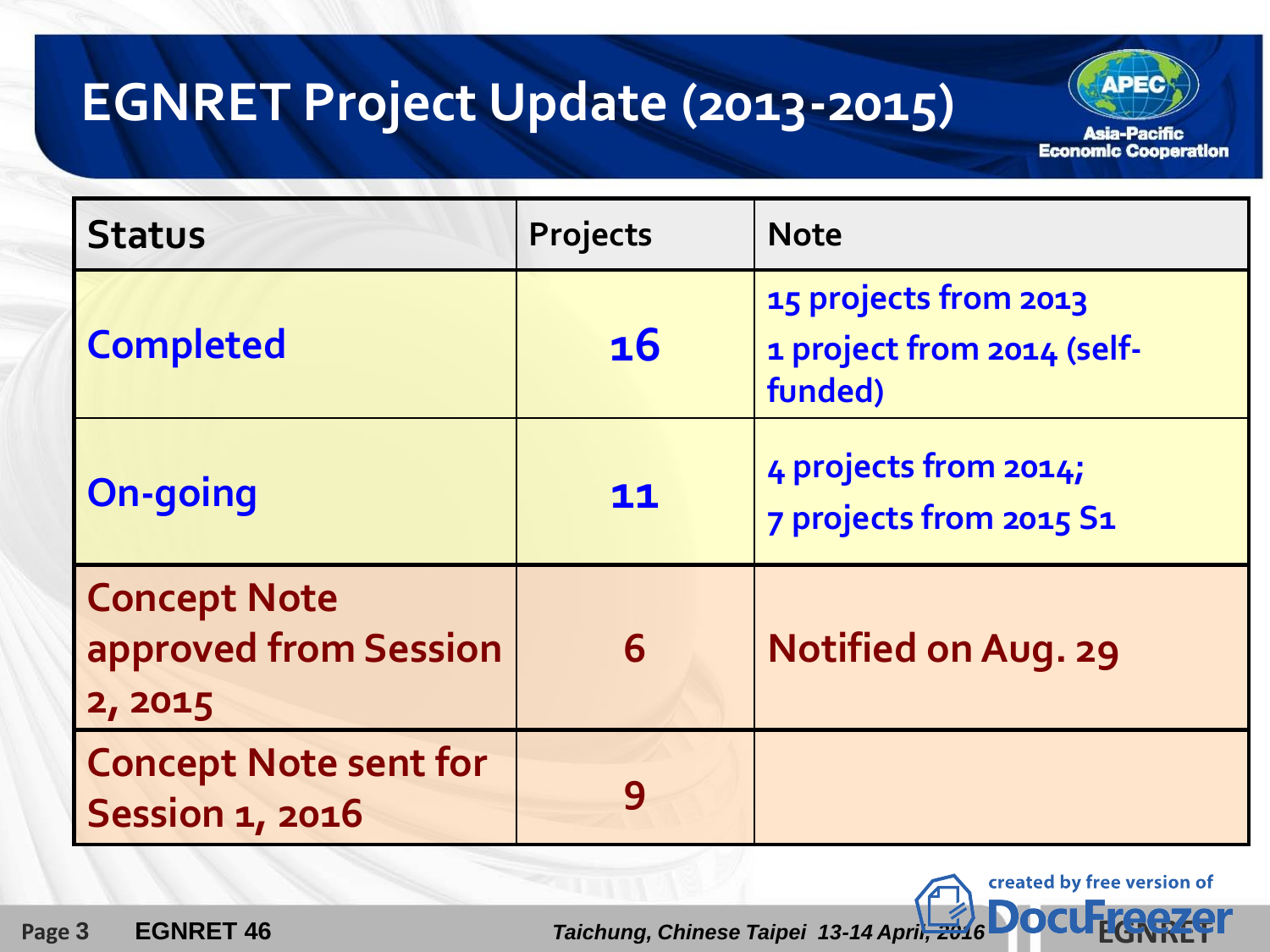### **EGNRET 2016 S1 proposing projects**

**Asia-Pacific Economic Cooperation** 

**ADEC** 

|                         | No. Project Title                                                                                                                                 | <b>Proposing</b><br>Economy(ies)           |
|-------------------------|---------------------------------------------------------------------------------------------------------------------------------------------------|--------------------------------------------|
| $\mathbf{1}$            | <b>Research on Energy Storage Technologies to Build Sustainable Energy</b><br><b>Systems in the APEC Region</b>                                   | <b>China</b>                               |
| $\overline{\mathbf{2}}$ | Study on the cost-effective renewable energy-supply solutions based on<br>innovative solar technologies to promote green buildings in APEC region | <b>China</b>                               |
| $\overline{\mathbf{3}}$ | Off Grid Electrification Option for Remote Regions in APEC Economies                                                                              | <b>China</b>                               |
| 4                       | The Legal Practices on the Privacy Right Protection under Development of<br><b>Smart Meters in the APEC Region</b>                                | <b>Chinese Taipei</b>                      |
| 5                       | Develop Concentrating Solar Power (CSP) Technology to Promote Renewable China<br><b>Energy Resilience in APEC Region</b>                          |                                            |
| 6                       | Guidelines toward high biodiesel blend diesel (e.g. B20) specification in the<br><b>APEC region</b>                                               | <b>Thailand</b>                            |
| 7                       | <b>APEC Network on Demonstration of Innovative Two-stage Bio-gaseous</b><br><b>Production and Bioelectricity Generator from POME</b>              | <b>Chinese Taipei</b>                      |
| 8                       | <b>Strategic Plan to Implement APEC Cooperation Initiative for Jointly</b><br><b>Establishing the Asia-Pacific Urbanization Partnership</b>       | <b>China</b>                               |
| 9                       | <b>Case Studies on District Energy Application for Low Carbon Town Projects in</b><br><b>APEC regions</b>                                         | <b>China</b><br>created by free version of |
| Page 4                  | Taichung, Chinese Taipei 13-14 April, 20<br><b>EGNRET 46</b>                                                                                      |                                            |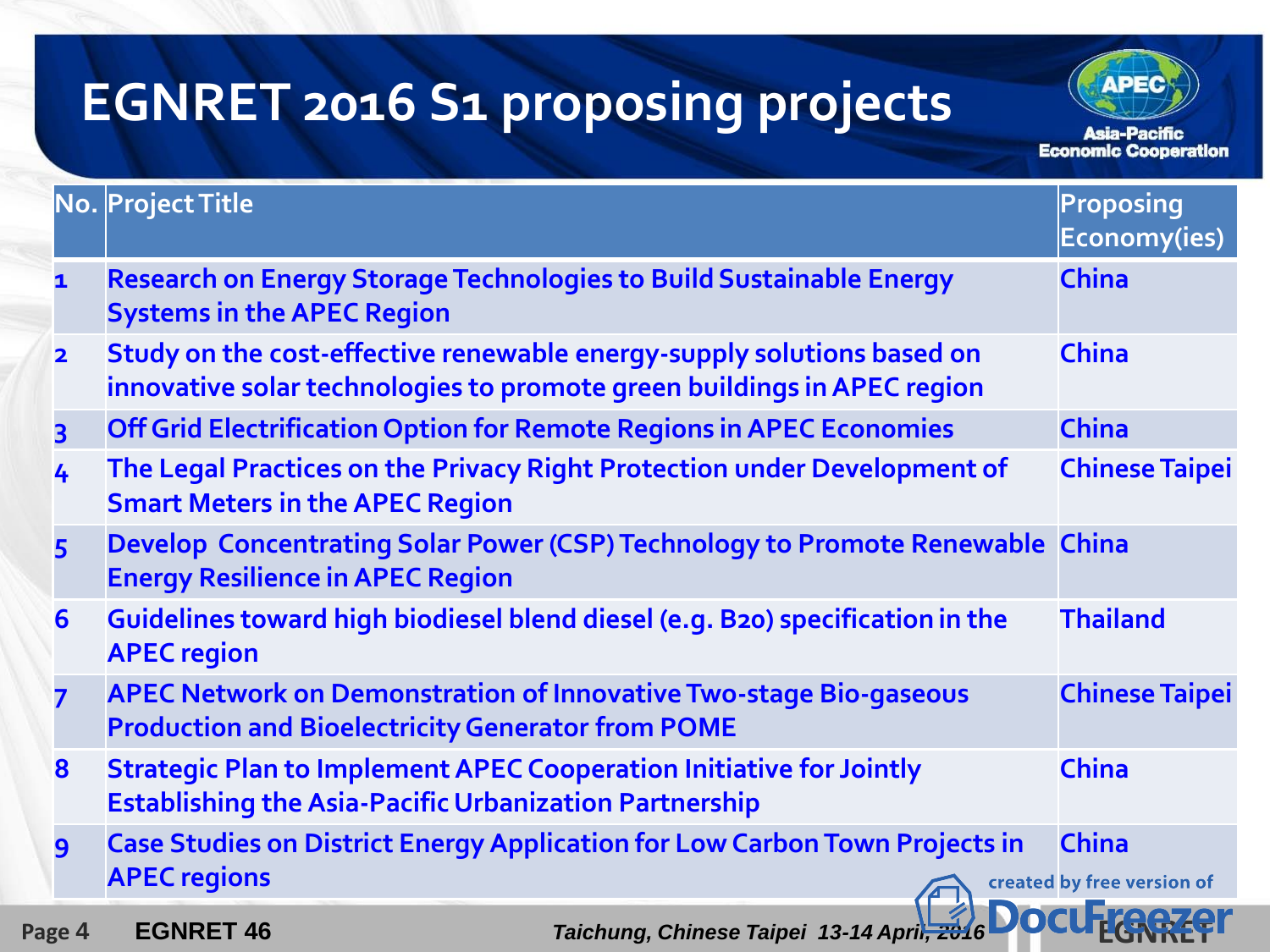# **EGNRET 2015 S2 6 Accepted CNs (on-going projects)**



| Project<br><b>Number</b> | <b>Project Title</b>                                                                                                                                                  | Proposed<br>Economy   |
|--------------------------|-----------------------------------------------------------------------------------------------------------------------------------------------------------------------|-----------------------|
| <b>EWG 21</b><br>2015A   | Long term reliability study of PV systems for installation on islands                                                                                                 | <b>Chinese Taipei</b> |
| $EWG$ 23<br>2015A        | Best Practices for Developing the Green Energy Smart Farm in the APEC<br>Region                                                                                       | <b>Chinese Taipei</b> |
| <b>EWG 25</b><br>2015A   | Strategy for Large-Scale Implementation of Biogas Capture from Palm Oil<br>Mill Effluent and Reuse for Renewable Electricity Generation                               | <b>USA</b>            |
| $EWG$ 20<br>2015A        | APEC Public – Private Dialogue on Promoting Trade and Investment in<br>Renewable and Clean Energy                                                                     | Viet Nam              |
| <b>EWG 24</b><br>2015A   | Case Studies on the Best Practices of Wind Energy Development in APEC<br>Region                                                                                       | <b>Viet Nam</b>       |
| <b>EWG 22</b><br>2015A   | Developing Solar-Powered Emergency Shelter Solutions (SPESS) as an<br>Energy-Resilience Tool for Natural Disaster Relief in APEC Comprisity reated by free version of | China                 |
| Page 5                   | Taichung, Chinese Taipei 13-14 April, 201<br><b>EGNRET 46</b>                                                                                                         |                       |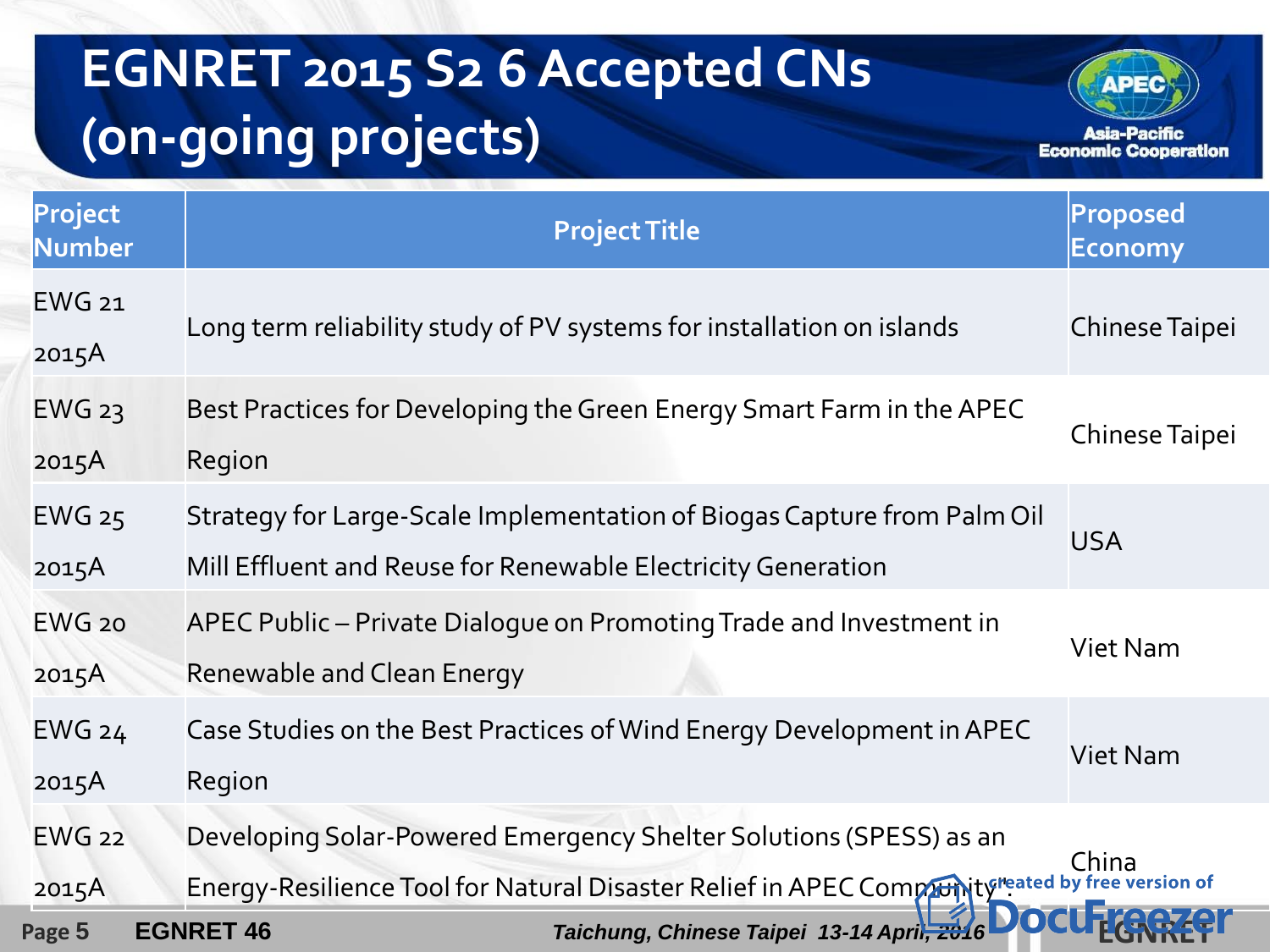## **2015 S1 7 Funded Projects (on-going projects)**

**Asia-Pacific** 

**Economic Cooperation** 

**APEC** 

| <b>EWG 13 2015A</b> | Promoting Renewable Power Generation with Fuel Cell<br><b>Technologies</b>                                                        | China           |
|---------------------|-----------------------------------------------------------------------------------------------------------------------------------|-----------------|
| <b>EWG 18 2015A</b> | A Comparative Study on Multi-Field Applications of Building-<br>Mounted Photovoltaic (BMPV) in the APEC Region                    | China           |
| <b>EWG 17 2015A</b> | Renewable Energy Safety in APEC                                                                                                   | <b>Thailand</b> |
| <b>EWG 14 2015A</b> | Small and Medium PV System Database in the APEC Region                                                                            | <b>Thailand</b> |
| <b>EWG 16 2015A</b> | APEC Workshop on Promoting the Development of Biomass<br>Energy                                                                   | Viet Nam        |
| <b>EWG 15 2015A</b> | APEC Workshop on Promoting the Development of Wind Energy,<br>Phase 2 – Public Private Partnership for Wind Energy<br>Development | Viet Nam        |
| <b>EWG 12 2015A</b> | Ethanol Trade Development as Part of APEC's Renewable Fuel<br><b>Strategy</b>                                                     | <b>USA</b>      |
|                     | created by free version of<br><b>NAME MARIAM</b>                                                                                  |                 |

 **Page 6 [EGNRET](http://www.docufreezer.com/?df-dlabel) 46** *Taichung, Chinese Taipei 13-14 April, 2016* **<b>EGNRET**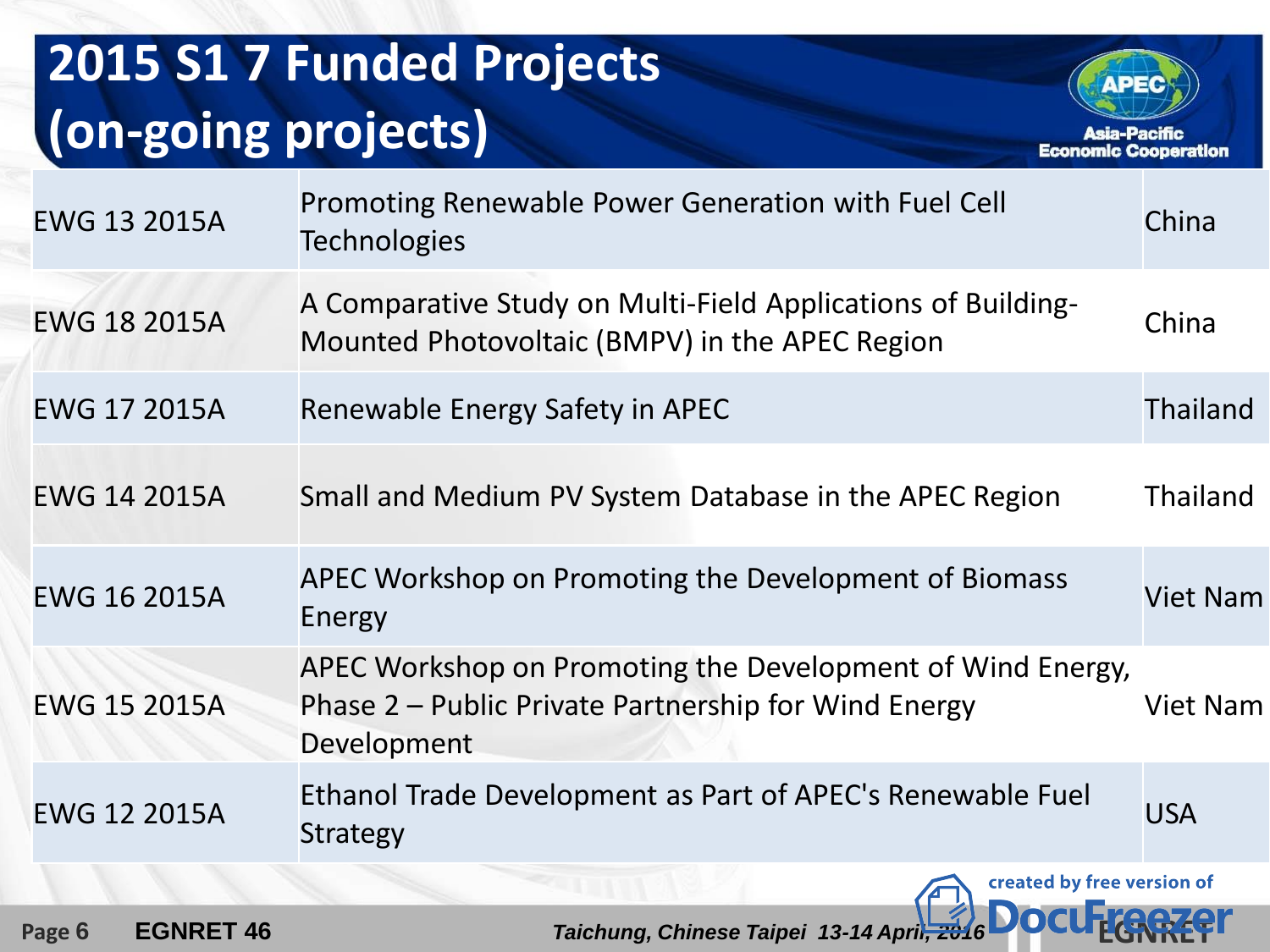#### **Promoting Renewable Power Generation with Fuel Cell Technologies**



### The 2016 APEC Fuel Cell Forum was held on January 18-19 in Beijing

- (i) Review of fuel cell technology development and industry layout;
- (ii) Transportation fuel cell technology;
- (iii) Stationary fuel cell power generation technology;
- (iv) Hydrogen and its infrastructure construction.

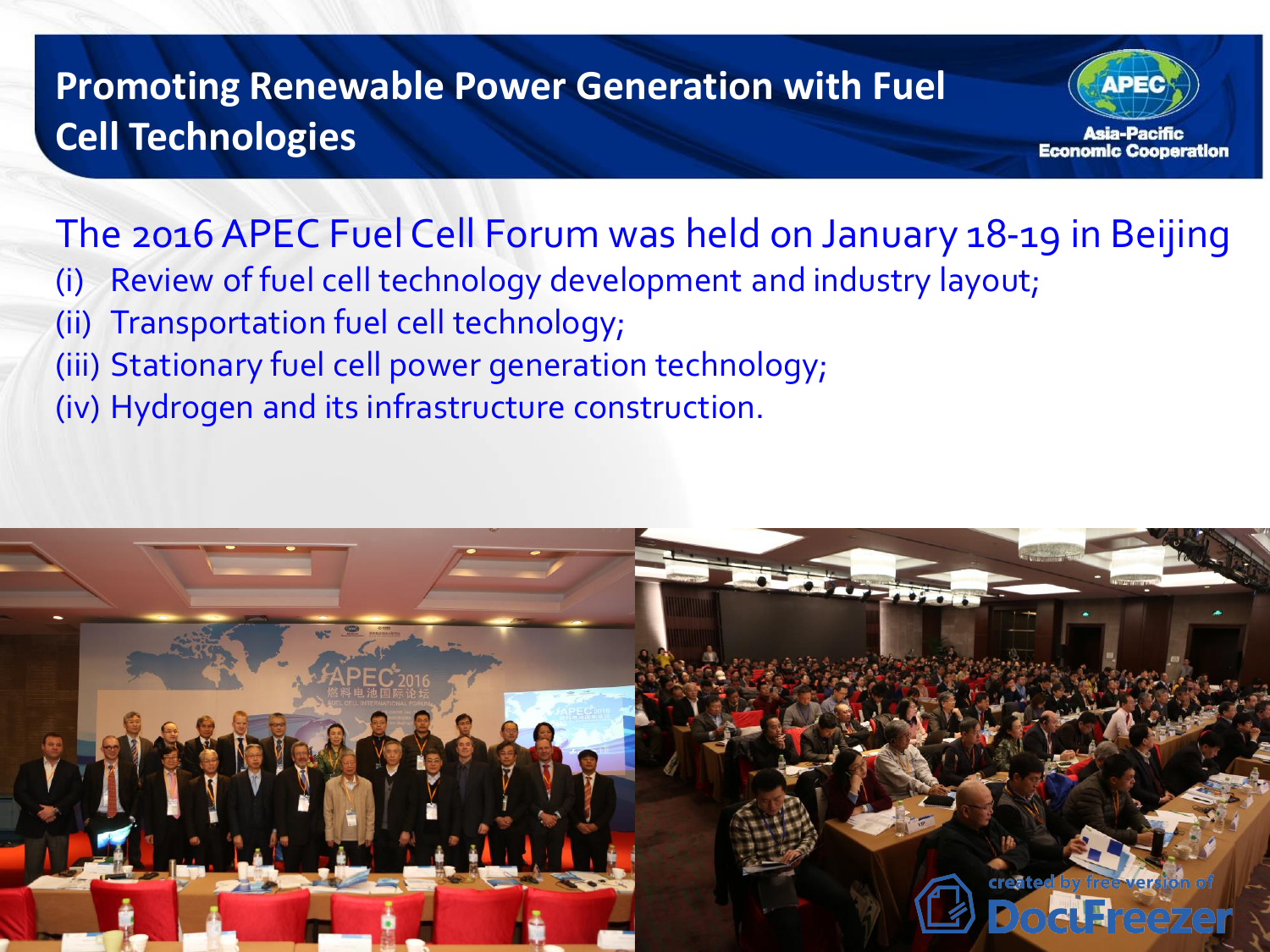# **2014 Projects**



| <b>On-Going</b>                                                                                             |                                                    |                         |
|-------------------------------------------------------------------------------------------------------------|----------------------------------------------------|-------------------------|
| APEC Peer Review on Low-Carbon Energy Policies (PRLCE), Phase 3                                             | Japan                                              | <b>EWG01</b><br>2014A   |
| <b>APEC Public-Private Dialogue on Addressing Impediments in</b><br><b>Financing Renewable Energy</b>       | <b>Viet Nam</b>                                    | <b>EWG 02</b><br>2014A  |
| <b>APEC Photovoltaic System Best Practices and Latest Development</b><br><b>Comparative Study (PV-BPLD)</b> | China                                              | <b>EWG03</b><br>2014A   |
| <b>Realization of APEC Low Carbon Model Town through Smart Grid</b><br>Development (LCMT-SGD)               | <b>Thailand</b>                                    | <b>EWG 07</b><br>2014A  |
| <b>Completed</b>                                                                                            |                                                    |                         |
| 2014 APEC Workshop on Biodiesel Application Experiences                                                     | <b>Chinese</b><br><b>Taipei</b><br>created by free | <b>EWG 01</b><br>2014.5 |
| Taichung, Chinese Taipei 13-14 April, 2016<br>Page 8<br><b>EGNRET 46</b>                                    |                                                    |                         |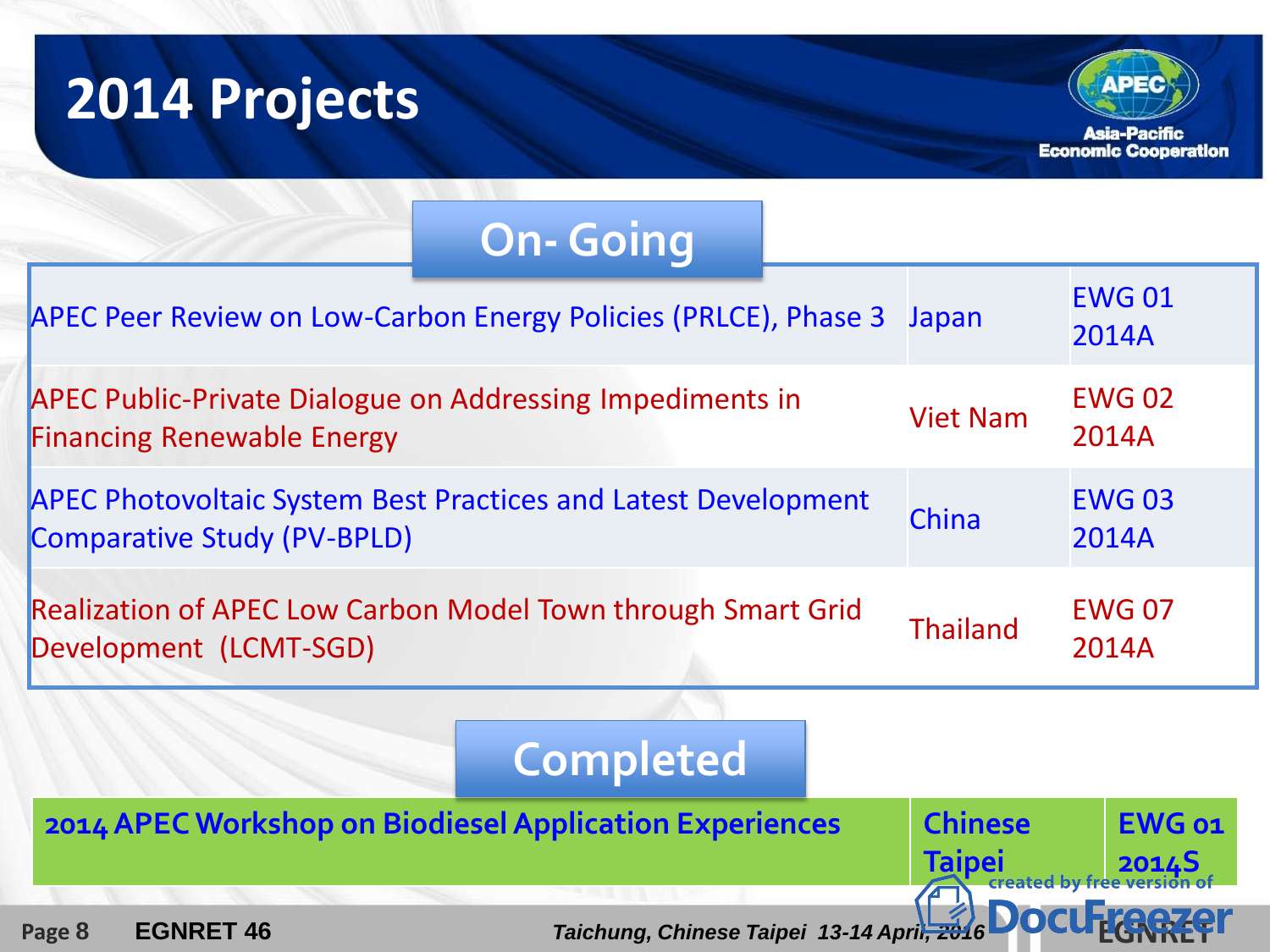### **Thank you for your attention!**



#### **EGNRET website: http://www.egnret.ewg.apec.org/**



 **Page <sup>9</sup> EGNRET 46** *Taichung, Chinese Taipei 13-14 April, 2016* **[EGNRET](http://www.docufreezer.com/?df-dlabel)**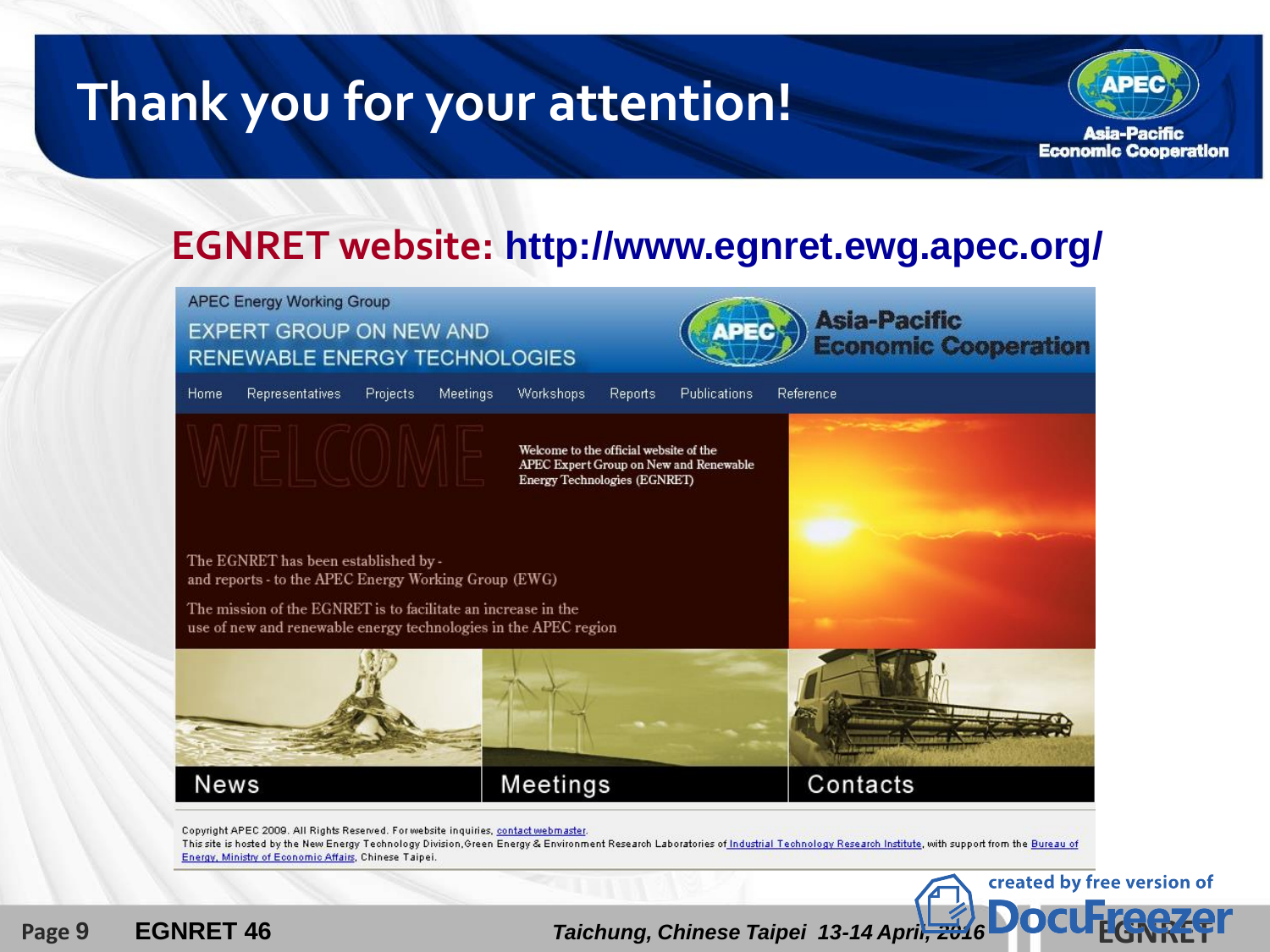# **2013 Projects (Completed)**



**Asia-Pacific Economic Cooperation** 

| <b>APEC Low Carbon Town Plan and Design Contest</b>                                                | <b>China</b> | <b>EWG 01 2013S</b>                    |
|----------------------------------------------------------------------------------------------------|--------------|----------------------------------------|
| <b>APEC Low Carbon Model Town Capacity Building Development</b>                                    | <b>China</b> | <b>EWG 05 2013A</b>                    |
| <b>Promote APEC Low Carbon Town Development with District Energy System</b>                        | <b>China</b> | <b>EWG 07 2013A</b>                    |
| <b>APEC Photovoltaic Application Roadmap and Model Study (PVARM)</b>                               | <b>China</b> | <b>EWG 11 2013A</b>                    |
| <b>APEC Low-Carbon Model Town Development Model and Tool Kit Study</b><br>(LCMT-DMTK)              | <b>China</b> | <b>EWG 13 2013A</b>                    |
| <b>APEC Photovoltaic Communication and Cooperation Platform (PVCCP)</b>                            | <b>China</b> | <b>EWG 16 2013A</b>                    |
| <b>Study of APEC Low Carbon Model Town Development Index System</b>                                | <b>China</b> | <b>EWG 21 2013A</b>                    |
| <b>District Energy Systems Development Roadmap Study in APEC Economies</b>                         | <b>China</b> | <b>EWG 24 2013A</b>                    |
| <b>APEC Low-Carbon Model Town Heating System Application Model and Best</b><br><b>Practices</b>    | <b>China</b> | <b>EWG 25 2013A</b>                    |
| <b>APEC Low-Carbon Model Town Energy Management System Development</b><br>and Application Research |              | <u>China<sub>reate</sub>EWG202913A</u> |
| <b>EGNRET 46</b><br>Page 10<br>Taichung, Chinese Taipei 13-14 April, 2010                          |              |                                        |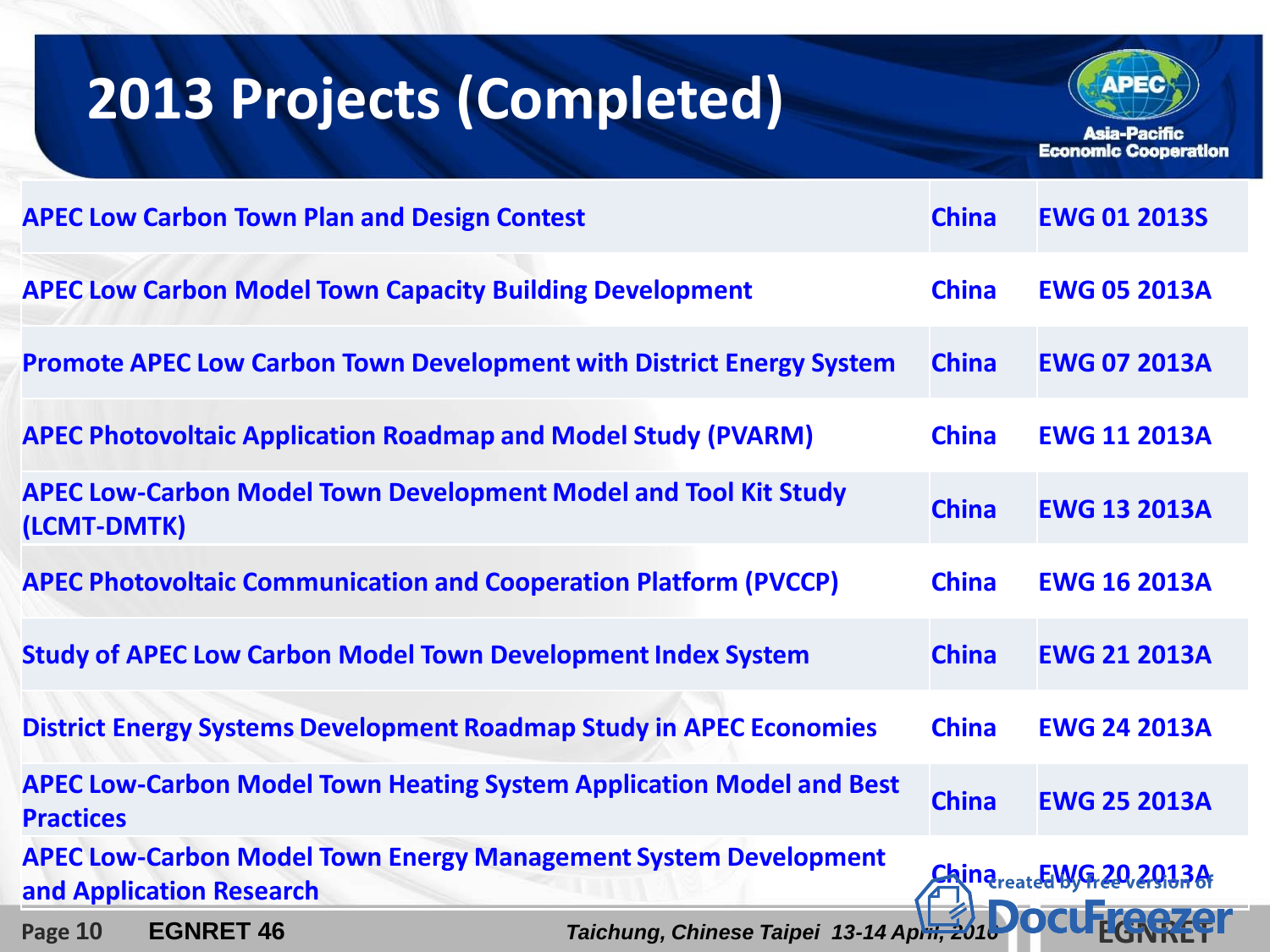# **2013 Projects (Completed)**



created by free version of

| <b>Reported in EGNRET 43</b> |  |  |  |  |
|------------------------------|--|--|--|--|
|------------------------------|--|--|--|--|

**Reported in EGNRET 43 Workshops with EGNRET 43**

| <b>APEC Low Carbon Model Town (LCMT) Promotion through Eco-Point</b><br><b>Program (LCMT-EPP)</b> | <b>Thailand</b> | <b>EWG 10</b><br><b>2013A</b> |
|---------------------------------------------------------------------------------------------------|-----------------|-------------------------------|
| <b>APEC Smart DC Community Power Opportunity Assessment</b>                                       | <b>Thailand</b> | <b>EWG 06</b><br><b>2013A</b> |
| Capacity building for installers and system designers for solar PV<br>rooftop installations       | <b>USA</b>      | <b>EWG 22</b><br><b>2013A</b> |
| <b>APEC Workshop on Promoting the Development of Wind Energy</b>                                  | <b>Viet Nam</b> | <b>EWG 14</b><br><b>2013A</b> |
| <b>APEC Conference on Facilitating the Solar Supply Chain</b>                                     | <b>Viet Nam</b> | <b>EWG 23</b><br><b>2013A</b> |
|                                                                                                   |                 |                               |

 **Page 11 [EGNRET](http://www.docufreezer.com/?df-dlabel) 46** *Taichung, Chinese Taipei 13-14 April, 2010* **<b>C**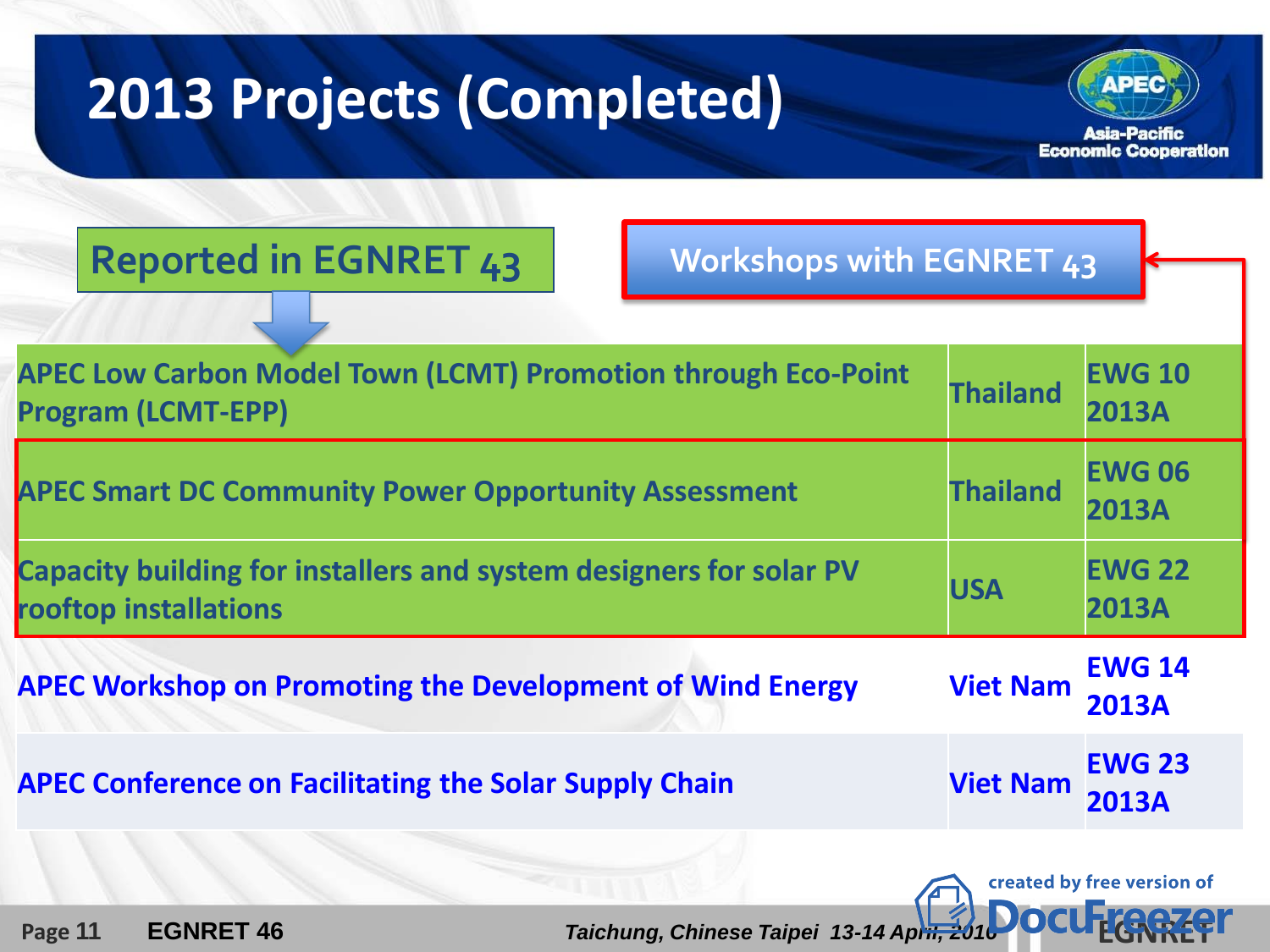### **EGNRET Project Workshops in 2015**

**Asia-Pacific Economic Cooperation** 

**APEC** 

| 15 Apr 2015      | <b>Final Dissemination Workshop: Capacity Building for</b><br><b>Installers and System Designers for Solar PV Rooftop</b><br>Installations (EWG 22/2013A) | Laoag,<br><b>Philippines</b>                                                                     |
|------------------|-----------------------------------------------------------------------------------------------------------------------------------------------------------|--------------------------------------------------------------------------------------------------|
| 5 - 6 Aug 2015   | <b>APEC Public - Private Dialogue on Addressing Impediments</b><br>in Financing Renewable Energy (EWG 02/2014A)                                           | Ho Chi Minh,<br><b>Viet Nam</b>                                                                  |
| 24 - 25 Sep 2015 | APEC Workshop on Promoting the Development of Wind<br>Energy, Phase 2 - Public-Private Partnership for Wind<br>Energy Development (EWG 15/2015A)          | Hanoi, Viet<br><b>Nam</b>                                                                        |
| 25 - 26 Sep 2015 | EWG 16/2013A - Workshop on APEC Photovoltaic<br><b>Communication and Cooperation Platform (PVCCP)</b>                                                     | <b>Beijing, China</b>                                                                            |
| 25 - 26 Sep 2015 | EWG 03/2014A - APEC Photovoltaic System Best Practices<br>and Latest Development Comparative Study (PV-BPLD)                                              | <b>Beijing, China</b>                                                                            |
| 10 - 11 Nov 2015 | <b>EWG 05/2015A Workshop on Experiences and Plans to</b><br>Double Renewable Energy Utilization by 2030                                                   | Daegu, Korea<br>created by free version of<br><u> De Santo de Santo de Santo de Santo de San</u> |

 **Page 12 • [EGNRET](http://www.docufreezer.com/?df-dlabel) 46** *Taichung, Chinese Taipei 13-14 April, 2016*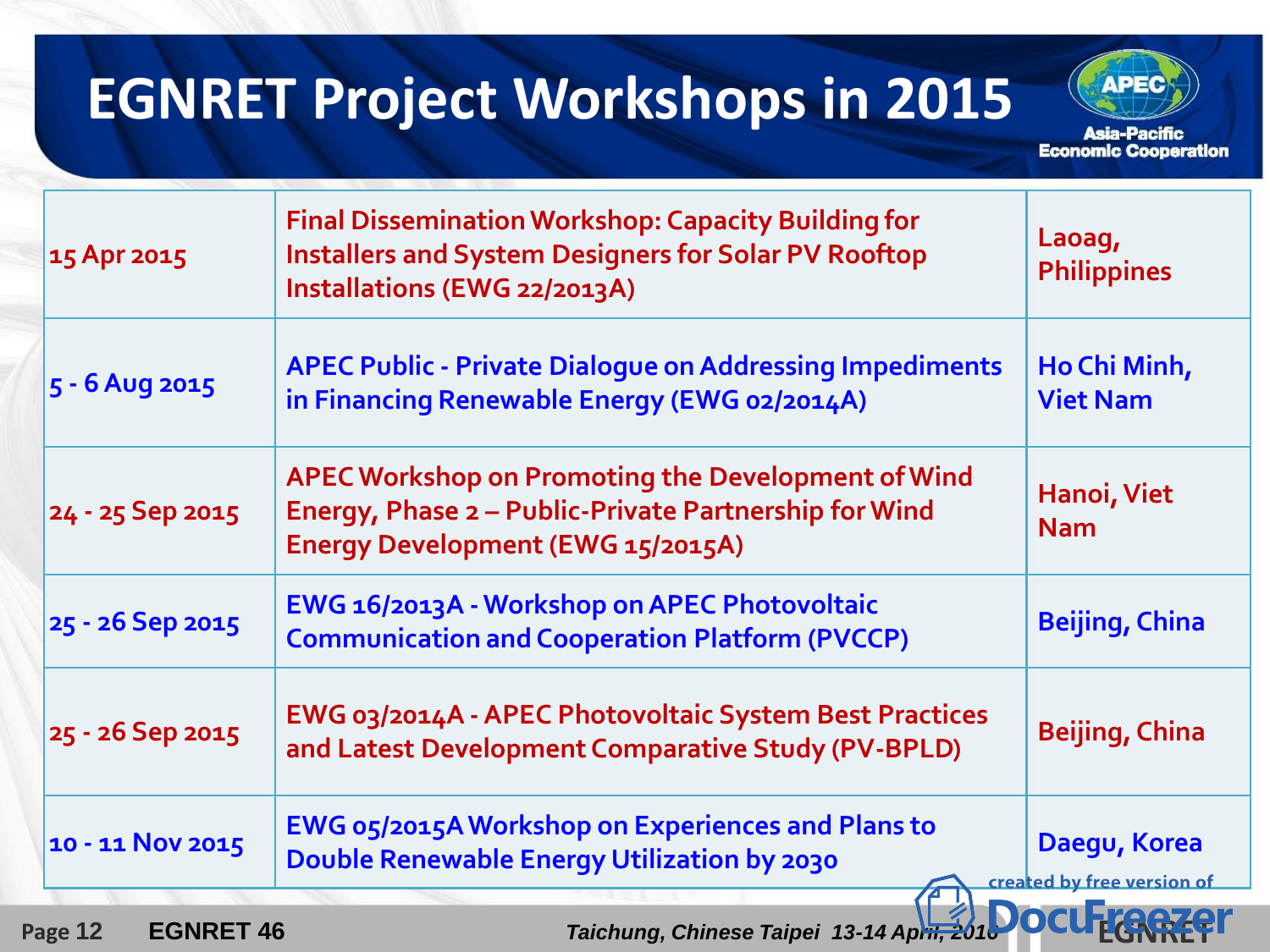# **EGNRET On-going Project Status**

**Asia-Pacific Economic Cooperation** 

created by free version of

**ADEC** 

| <b>Project Number/Name</b>                                                                                                                          | <b>Economy</b> | <b>Status</b>               | <b>Key Output/Scheduled Events</b>                                                                                       |
|-----------------------------------------------------------------------------------------------------------------------------------------------------|----------------|-----------------------------|--------------------------------------------------------------------------------------------------------------------------|
| ENGRET - EWG 05 2015A<br><b>Workshop on Experiences and Plans</b><br>to Double Renewable Energy<br>Utilisation by 2030 in the APEC<br><b>Region</b> | <b>USA</b>     |                             | <b>Implementation 1 Workshop in Project Proposal</b><br>Workshop: Sched 3/15, Held<br>3/15<br><b>1 APEC Publication</b>  |
| <b>EGNRET - EWG 11 2015A</b><br><b>APEC Low Carbon Model Town Solar</b><br><b>Photovoltaic Agricultural</b><br><b>Development Mode Study</b>        | <b>China</b>   | <b>Not Started</b>          | 1 Workshop in Project Proposal<br>Workshop: Sched 1/16, Held<br><b>1 APEC Publication</b>                                |
| <b>EGNRET - EWG 13 2015A</b><br><b>Power Generation with</b><br><b>Groundbreaking Biomass Fuel Cell</b><br><b>Technology</b>                        | <b>China</b>   | <b>Contracting</b>          | 1 Workshop in Project Proposal<br>Workshop: Sched 3/15, Held<br><b>1 APEC Publication</b>                                |
| <b>EGNRET - EWG 14 2015A</b><br><b>Small and Medium PV System</b><br><b>Database in the APEC Region</b>                                             |                | <b>Thailand Not Started</b> | 2 Workshop in Project Proposal<br>Workshop 1 : Sched 3/15, Held<br><b>Workshop 2: Sched</b><br><b>1 APEC Publication</b> |

 **Page 13 [EGNRET](http://www.docufreezer.com/?df-dlabel) 46** *Taichung, Chinese Taipei 13-14 April, 2016*